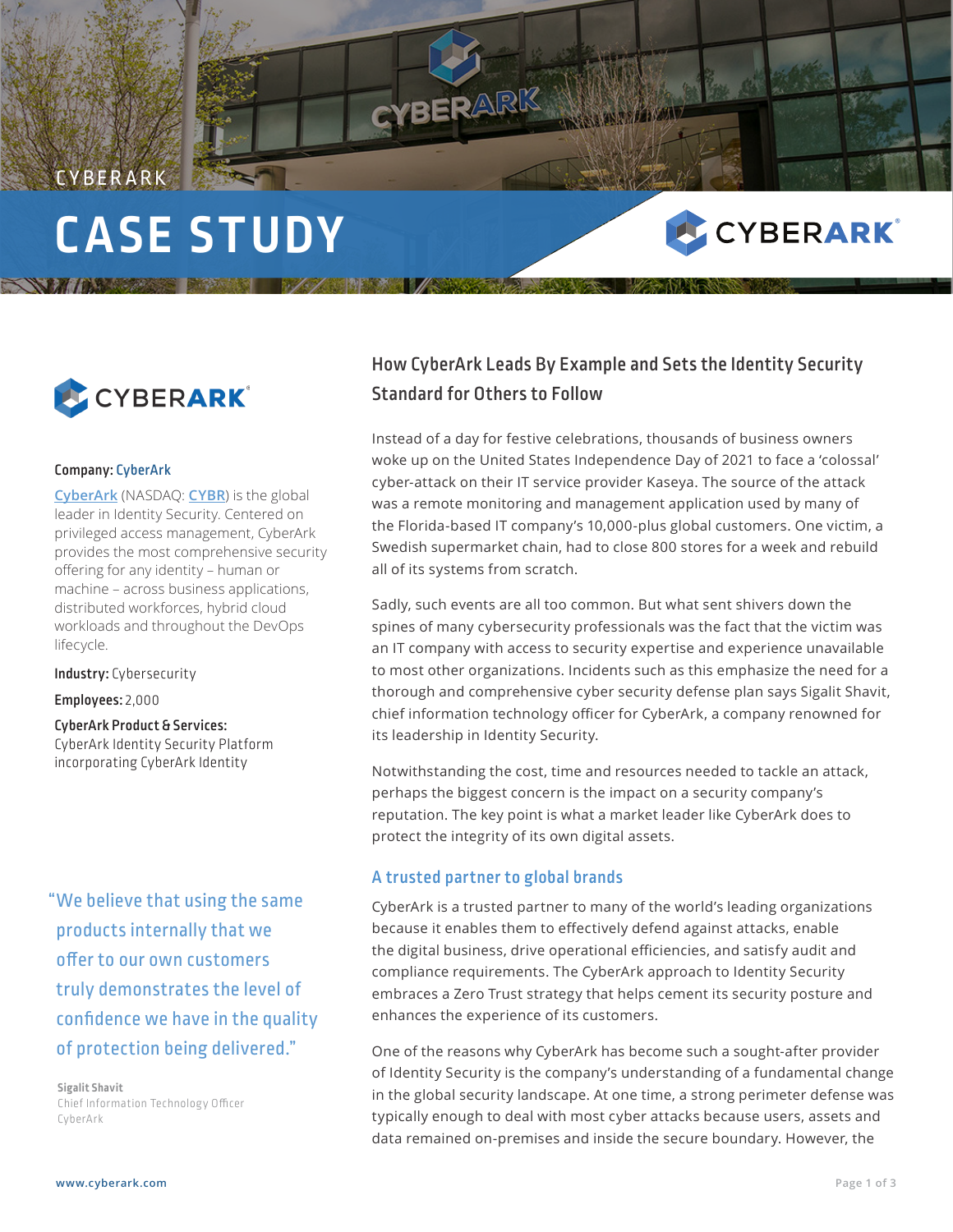

#### KEY BENEFITS

- CyberArk Identity delivers robust security for the company and its customers
- Deployed company-wide in just a few weeks
- **Stronger Identity Security and** Zero Trust strategy

#### **SOLUTION**

 CyberArk deploys CyberArk Identity as part of a comprehensive Identity Security strategy, to protect itself, its customers and partners

shift to cloud computing and remote working has effectively broken that wall of protection. Enterprise-wide perimeter defenses are still important, but now the focus is on protecting the access to applications, data and infrastructure irrespective of location. Thus, identity has in effect become the new perimeter.

Shavit underscored the point, "The whole model has been turned on its head. The front line always used to be the firewall and other network-related security measures, with users residing behind many layers of defense. But now every single user is on the front line, with attackers aggressively trying to exploit identity and credential weaknesses."

Understandably, CyberArk uses its own products and Shavit emphasized why, "At CyberArk, we believe our own products offer the most secure and reliable protection. But there is more to it: By utilizing them ourselves we immediately gain invaluable feedback that is constantly used to optimize performance and capabilities. It is this first-hand knowledge and experience that perfects our product and professional services: a knowledge that we are always sharing with our customers and partners in order to ensure product deployment success."

Picking from its own portfolio, the CyberArk IT team deployed one of its latest offerings - CyberArk Identity: An industry-recognized Identity as a Service (IDaaS) solution that unifies all the essential identity and access management services. CyberArk Identity enables Shavit's team to deliver simplified access management with single sign-on, protect user credentials and devices with adaptive multi-factor authentication, and automate on-boarding and offboarding processes for the company's employees and contract staff.

Despite the complexity and global scope of its own infrastructure, the inherent simplicity of CyberArk Identity enabled protection to be rapidly deployed across the company's environment. The integration of CyberArk Identity with the broader CyberArk Identity Security Platform supports the tailored enforcement of least privilege access from any identity across any device and at any location. Built on a foundation of Privileged Access Management, the Identity Security Platform leverages advanced AI capabilities to dynamically apply the needed Identity Security controls enabling CyberArk to protect its widely distributed workforce and secure access to its own critical business data.

The CyberArk Identity Security Platform works by authenticating each identity, dynamically authorizing the least amount of privilege required, secures credentials, and thoroughly audits the entire cycle – giving the company peace of mind to drive its own businesses fearlessly forward.

### CyberArk Identity: Rapid Deployment

Shavit highlighted one of the ground-breaking benefits of CyberArk Identity: "With CyberArk Identity there are several straightforward ways to adjust and customize the implementation. So, if we have specific requirements or multiple applications to simultaneously connect, CyberArk Identity gives us the flexibility, speed and simplicity to accommodate exactly what we need to be done."